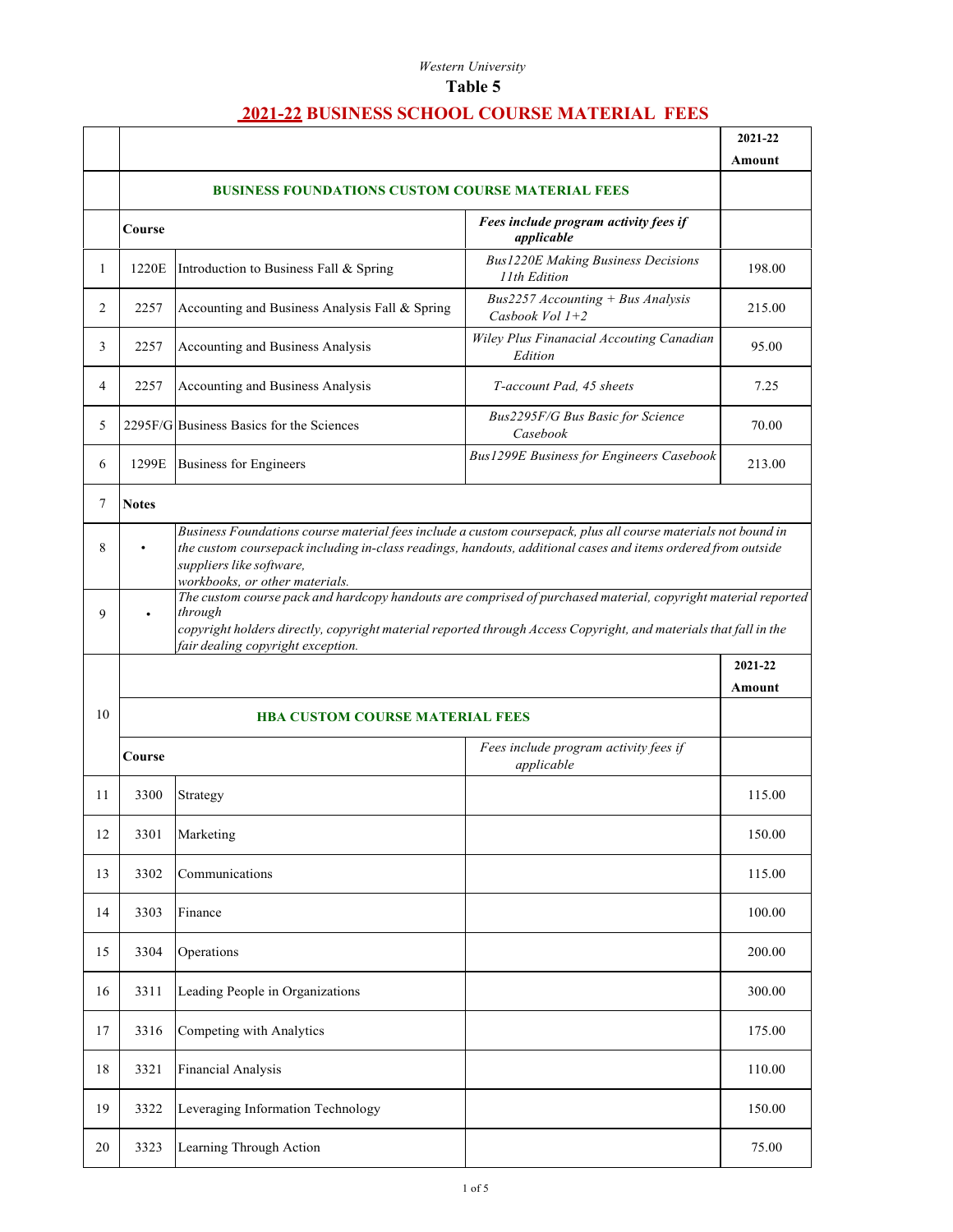| 21 | <b>Electives</b> |                                        |  |        |
|----|------------------|----------------------------------------|--|--------|
| 22 | 4413             | Derivatives                            |  | 70.00  |
| 23 | 4417             | Corporate Financial Reporting          |  | 200.00 |
| 24 | 4421             | <b>Business to Business Marketing</b>  |  | 160.00 |
| 25 | 4427             | Advanced Corporate Financial Reporting |  | 65.00  |
| 26 | 4433             | Portfolio Management                   |  | 125.00 |
| 27 | 4439             | <b>Entrepreneurial Finance</b>         |  | 100.00 |
| 28 | 4441             | <b>Entrepreneurial Marketing</b>       |  | 110.00 |
| 29 | 4443             | Value Investing                        |  | 110.00 |
| 30 | 4454             | <b>Operations Strategy</b>             |  | 125.00 |
| 31 | 4458             | Leading Change                         |  | 200.00 |
| 32 | 4461             | Strategic Market Planning              |  | 175.00 |
| 33 | 4464             | Global Supply Chain Management         |  | 100.00 |
| 34 | 4468             | Interpersonal Negotiations             |  | 100.00 |
| 35 | 4469             | Competing with Analytics               |  | 100.00 |
| 36 | 4477             | Corporate Financial Reporting II       |  | 70.00  |
| 37 | 4479             | <b>Taxation for Managers</b>           |  | 25.00  |
| 38 | 4480             | Global Strategy                        |  | 150.00 |
| 39 | 4486             | <b>Financial Models</b>                |  | 100.00 |
| 40 | 4500             | Learning from Leaders                  |  | 100.00 |
| 41 | 4503             | Leadership and Communication           |  | 50.00  |
| 42 | 4505             | Global Environment of Business         |  | 60.00  |
| 43 | 4517             | End User Modelling                     |  | 85.00  |
| 44 | 4518             | Project Management                     |  | 165.00 |
| 45 | 4520             | Revenue Management                     |  | 65.00  |
| 46 | 4525             | Service Learning in Africa             |  | 110.00 |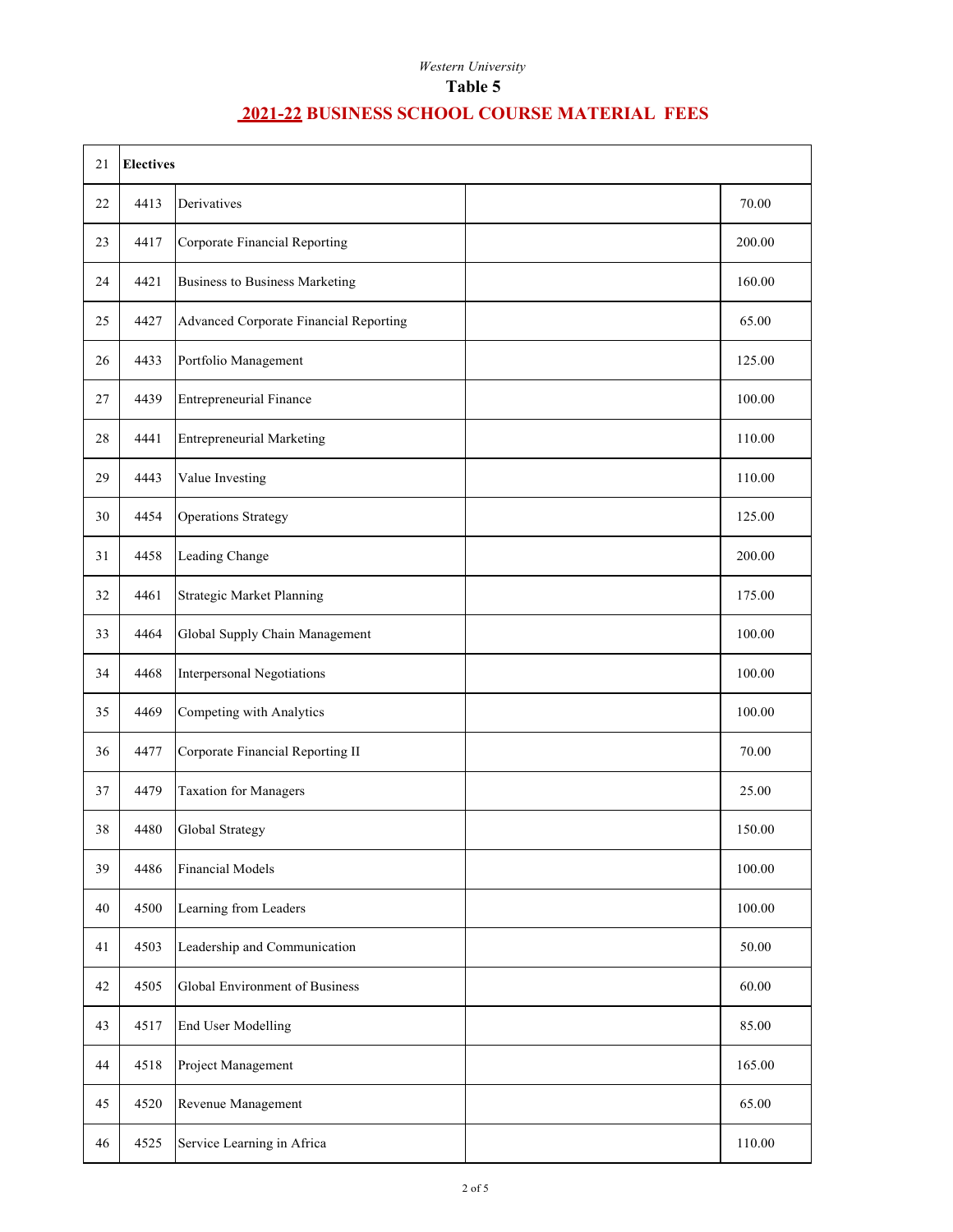| 47 | 4530 | Competition & Competitor Analysis              | 150.00 |
|----|------|------------------------------------------------|--------|
| 48 | 4535 | Integrating & Implementing Marketing Decisions | 150.00 |
| 49 | 4538 | C&S Women in Leadership                        | 125.00 |
| 50 | 4539 | C&S Business Sustainability                    | 110.00 |
| 51 | 4545 | Sports and Entertainment Analytics             | 75.00  |
| 52 | 4547 | Health Sector Leadership                       | 125.00 |
| 53 | 4548 | <b>Consumer Insights</b>                       | 110.00 |
| 54 | 4554 | Private Equity                                 | 150.00 |
| 55 | 4557 | C&S - Business, Government and Globalization   | 100.00 |
| 56 | 4558 | New Venture Creation                           | 150.00 |
| 57 | 4559 | Raising Capital in Financial Markets           | 130.00 |
| 58 | 4600 | Data Management for Decision Making            | 50.00  |
| 59 | 4564 | Design Driven Innovation                       | 150.00 |
| 60 | 4566 | Managing High Growth Companies                 | 150.00 |
| 61 | 4567 | <b>Investment Management</b>                   | 125.00 |
| 62 | 4569 | Ivey Client Field Project (ICFP)               | 25.00  |
| 63 | 4571 | Leadership Under Fire - Developing Character   | 450.00 |
| 64 | 4574 | Mergers and Acquisitions                       | 125.00 |
| 65 | 4580 | <b>Reputation Management</b>                   | 75.00  |
| 66 | 4588 | C&S Sustainable Finance                        | 125.00 |
| 67 | 4590 | Introductory Data Science                      | 50.00  |
| 68 | 4592 | Sports and Entertainment Marketing             | 130.00 |
| 69 | 4596 | Power and Politics                             | 150.00 |
| 70 | 4498 | Managing People for Excpetional Performance    | 75.00  |
| 71 | 4604 | Special Topics in Business Statistics          | 100.00 |
| 72 | 4607 | Microeconomics for Managers                    | 175.00 |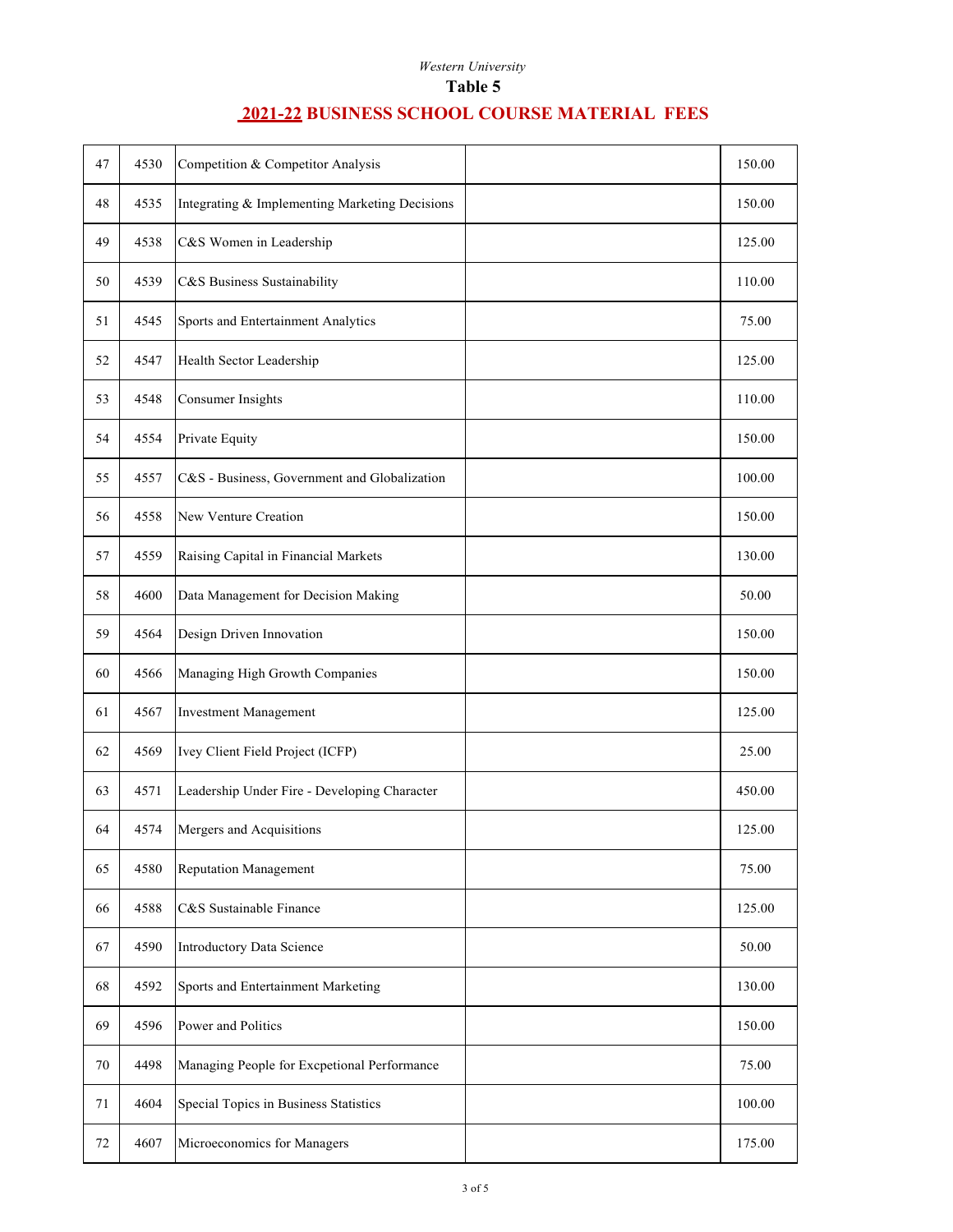| 73 | 4608 | C&S Managing Energy                                           | 75.00  |
|----|------|---------------------------------------------------------------|--------|
| 74 | 4610 | Leading Family Firms                                          | 50.00  |
| 75 | 4611 | Start Ups                                                     | 100.00 |
| 76 | 4613 | Fundamentals of Comercial Real Estate                         | 110.00 |
| 77 | 4614 | Social Media, Analytics and Digital Marketing                 | 150.00 |
| 78 | 4616 | Innovation, Entrepreneurship and Economic<br>Growth in Israel | 100.00 |
| 79 | 4619 | The Performing Leader                                         | 100.00 |
| 80 | 4620 | <b>Impact Assessment</b>                                      | 150.00 |
| 81 | 4621 | Design and Technology Management                              | 175.00 |
| 82 | 4622 | Corporate Strategy                                            | 150.00 |
| 83 | 4623 | International Collaborative Arrangements                      | 100.00 |
| 84 | 4624 | Managerial Accounting & Control                               | 150.00 |
| 85 | 4625 | Developing More Sustainable Supply Chain                      | 175.00 |
| 86 | 4626 | Special Topics in Cross Cultural Management                   | 100.00 |
| 87 | 4630 | Special Topics in Digital Transformation                      | 125.00 |
| 88 | 4633 | Special Topics in Design Driven Innovation                    | 75.00  |
| 89 | 4634 | Special Topics in Competing with China                        | 75.00  |
| 90 | 4628 | Fintech Disruption of Banking                                 | 125.00 |
| 91 | 4629 | <b>Sales Foundations</b>                                      | 125.00 |
| 92 | 4635 | Simulation and Risk Analysis                                  | 75.00  |
| 93 | 4638 | Digital Platform Implementation                               | 150.00 |
| 94 | 4641 | Managing Risk in Organizations                                | 100.00 |
| 95 | 4643 | <b>Global Financial Markets</b>                               | 75.00  |
| 96 | 4644 | Leading Responsibly                                           | 35.00  |